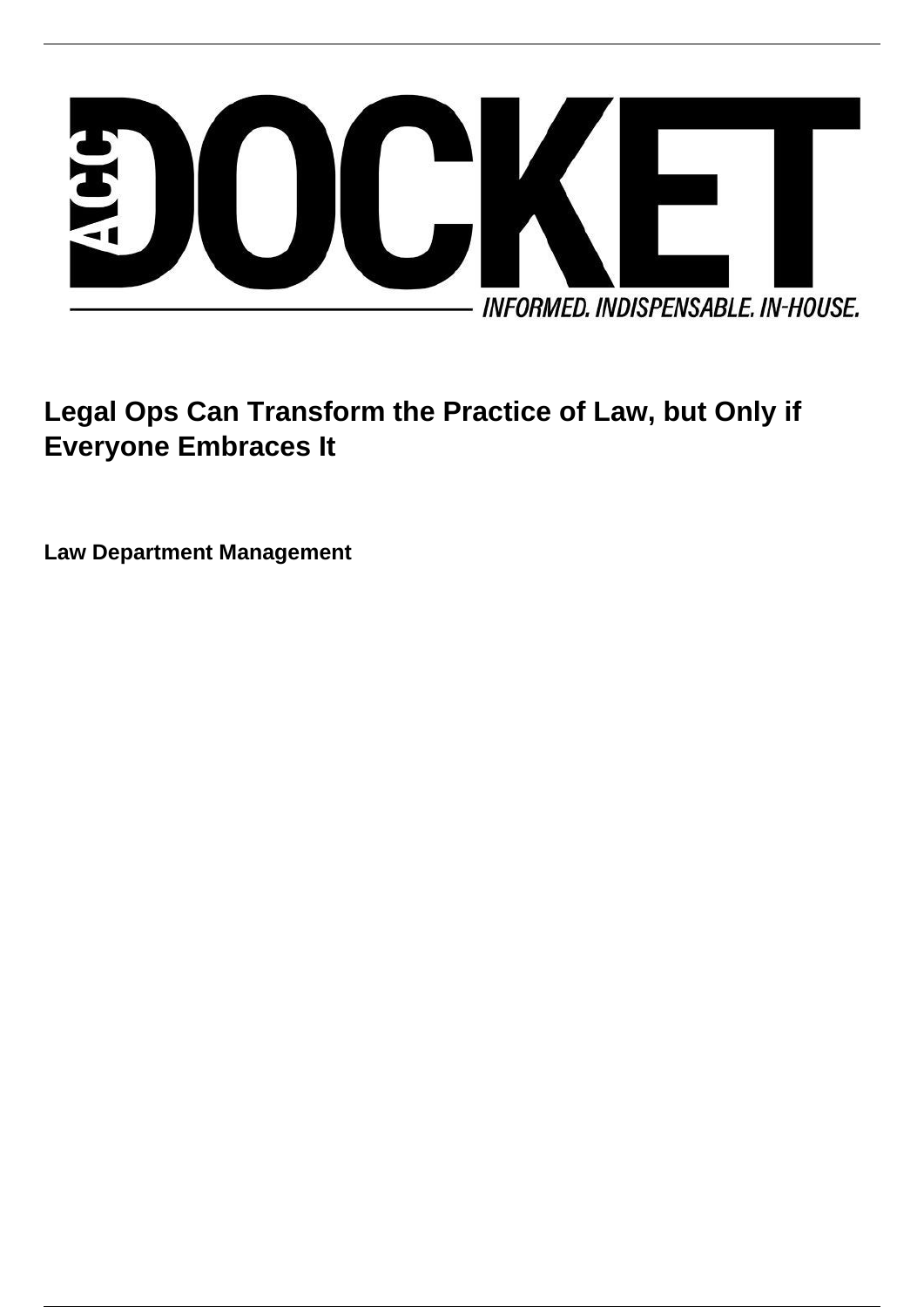

Volume 37 , Number 2 , Page 44-51



The urgent demand for better, faster, and cheaper delivery of legal services that can keep pace with rapid growth and globalization will not ebb. For corporate legal departments, this means breaking the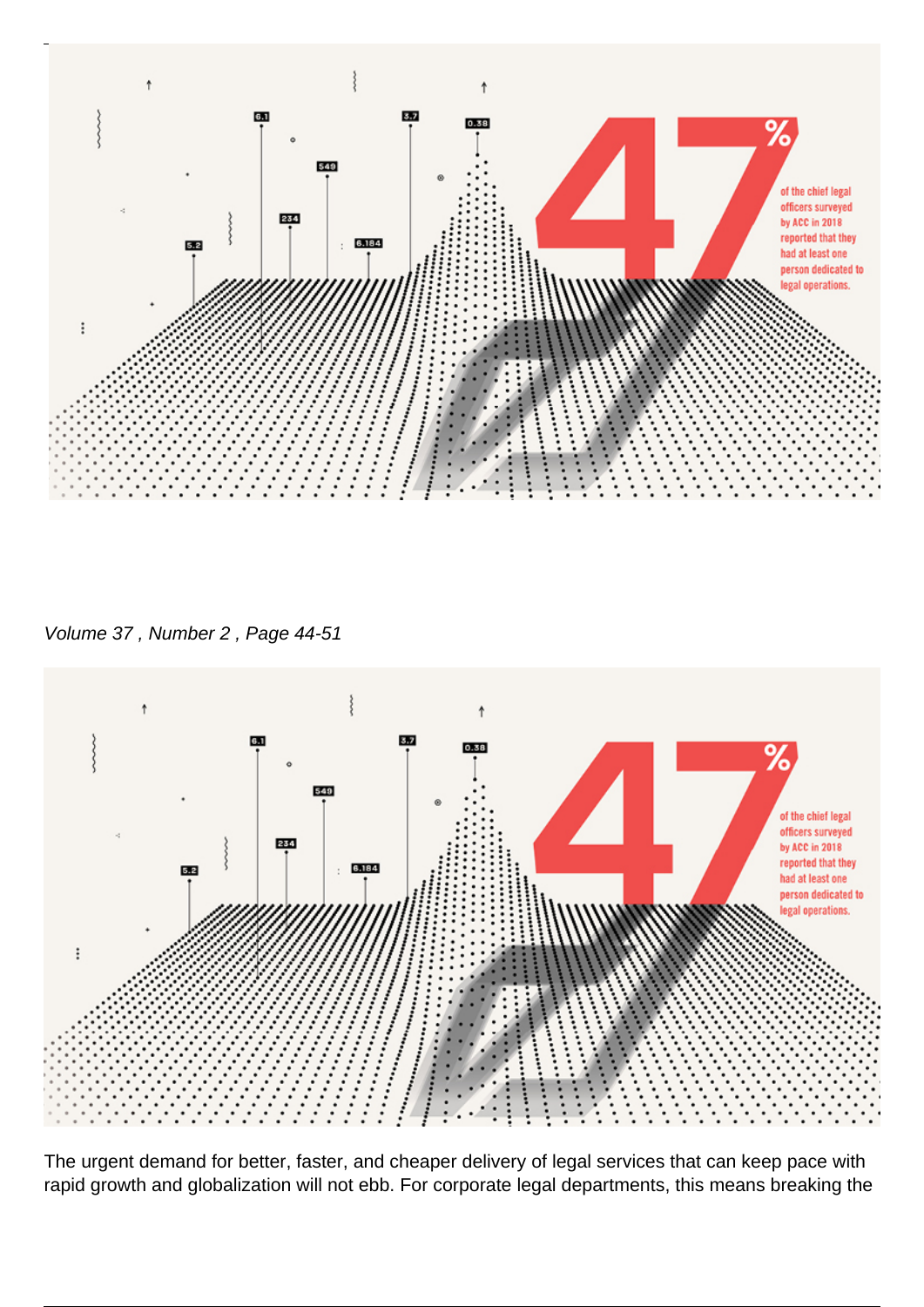model of tossing most of the work over the wall to outside counsel (to run away with and bill) or struggling to insource the delivery of legal services (by replicating law firms internally) with everdwindling resources.

One answer to the demands from clients and shareholders is the rise of legal operations. Forty-seven percent of the chief legal officers surveyed by ACC in 2018 reported that they had at least one person dedicated to legal operations, a huge increase from 21 percent in 2014.

"This notion of being at the intersection of business and the practice of law is helping today's law departments run like the businesses they support," Bruce Goldberg, corporate counsel and head of legal operations at Allstate says in an interview with the ACC Legal Ops Observer.

This article offers a roadmap for legal departments that want to learn how recent ACC Value Champions implemented cost-saving legal operations by dedicating resources to the transformation, securing the backing of the chief legal officer, and leveraging the skills and knowledge of company employees.

### **Dedication leads to transformation**

The ACC Value Champions, proven leaders in cutting costs, improving predictability, and achieving better outcomes, have undertaken the difficult and complex work of transforming the provision of legal services. Very often, these transformation initiatives have been led by legal operations leaders.At 2015 ACC Value Champion VMware, for example, former GC Dawn Smith and Aine Lyons, VP and deputy general counsel of worldwide legal operations, teamed up to drive an 18 percent reduction in legal spend as a percent of revenue over four years by improving productivity and collaboration across a diverse and globally connected team — all while coping with rapid corporate growth.

"Thanks to our dedicated legal operations team focused on fiscal discipline, professional development, automation, technology tools, and the expansion of an award-winning outsourcing relationship, we can be fearless legal innovators who devise ways to mitigate legal risks best while pursuing business objectives in an ever-changing global environment," Smith says in the ACC Leading Practices Profile Series report Legal Operations: Leading Practices in Implementing Strategy, Leading Change, and Advancing Law Department Excellence.

"Without a dedicated legal operations function, each of my deputy GCs would have the added task of managing programs, technologies, and processes individually. Given the magnitude of responsibilities that are core to their practice responsibilities on a daily basis, these operational tasks could not receive the careful strategic consideration they require."

Adds Lyons, "Other business units have long relied on operations to drive efficiency and synergy; why shouldn't legal?"

I think the most successful companies and firms are those that are willing to pilot new methodologies, practices, and technologies.

— Kiran Mallavarapu, Senior Vice President and Manager, Legal Strategic Services at Liberty Mutual Insurance Group

SolarCity's former GC Seth Weissman tells a similar story. In 2015, the department was stretching to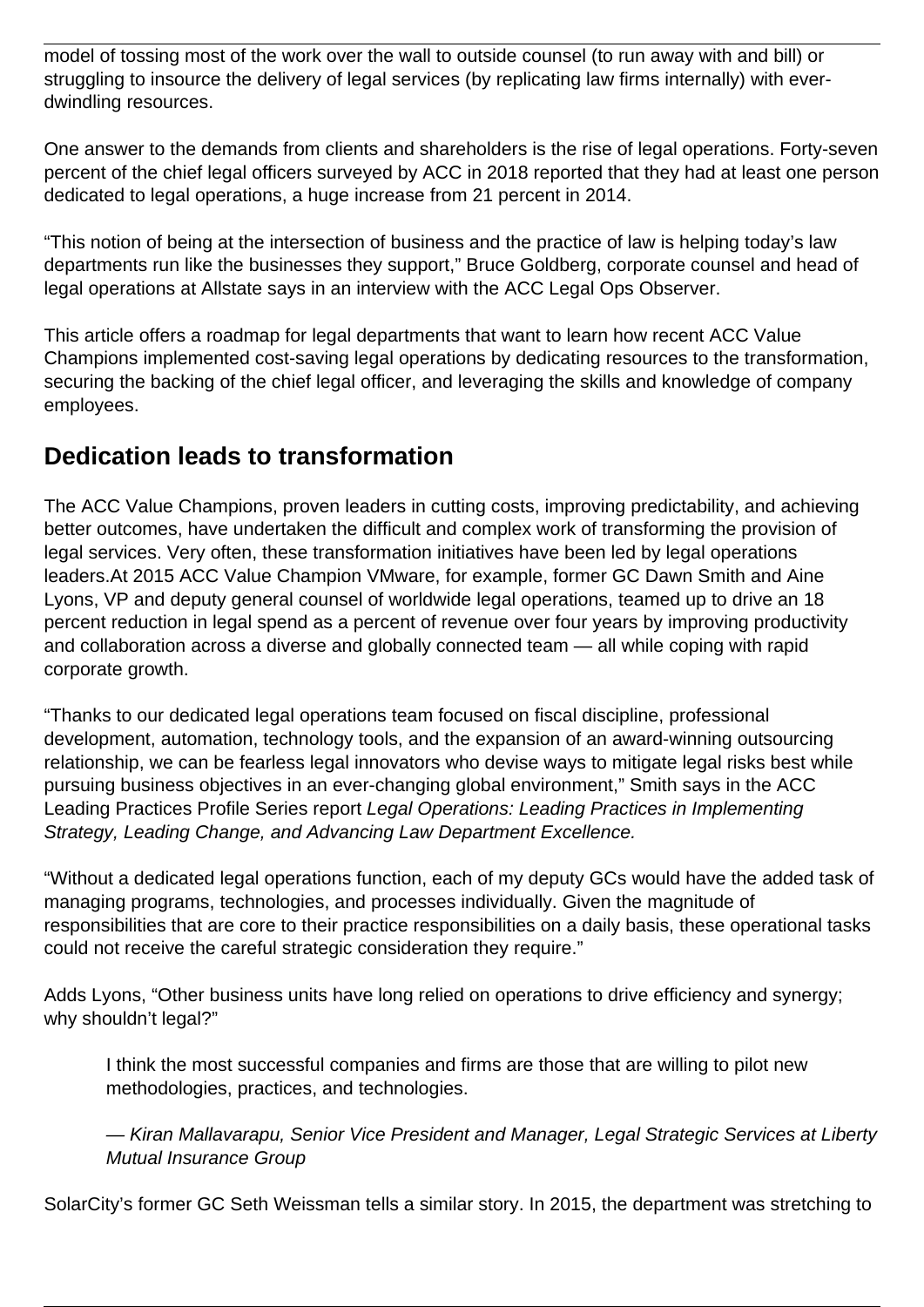keep up with the corporation's rapid growth, he explains in the ACC report.

"I realized that neither I nor my group heads could effectively manage the strategic or administrative operations of the legal department as a collateral duty. It became very clear that hiring the right dedicated legal operations director would immediately pay for the position and serve as my right hand to scale the group."

Peter Krakaur, the legal operations director hired by Weissman, helped identify and tackle key operational priorities. Krauker described implementing technology systems as "putting in the plumbing." He also redesigned the legal service intake system and gained a better understanding of the nature and cost of both internal and external legal work.

## **Empowerment by the GC**

Whether fledgling or mature — a department of one or many — there are important caveats to the ultimate success of legal operations.First, legal operations professionals, both lawyers and "nonlawyers" (an increasingly controversial term), must possess equal footing. Direct-line reporting to the GC, or at least an empowered seat at the GC's leadership table, adds gravitas to the position. It facilitates the operational leader's role as a change manager.

"By having him report directly to me, I can give [my legal operations director] all the room he needs to be successful and knock down barriers or resistance to his success," Weissman says.

The general counsel of Avis Budget Group, Michael Tucker, agrees. At a gathering of ACC Value Champions, reported in the ACC Legal OpsObserver, Tucker introduced Vivek Hatti, director of legal operations, as his "right-hand man." Avis was honored in 2017 for completing a non-traditional convergence program. The program reduced the number of law firm partners from more than 600 to seven, cutting the outside spend budget by 33 percent.

"None of this happens without his daily efforts," Tucker says of Hatti's leadership. In a separate ACC interview, Hatti asserted the importance of reporting to the GC. "Without that, ops will not have the necessary weight to transform the legal department and perhaps the company. To be successful, the ops director needs executive backing at the highest level and to have honest conversations at the highest level," Hatti says.

Executive support should not be confused with chief legal officers who give their "blessing" to dedicated ops leaders, and then toss the leadership of the operations initiatives over the wall, similar to the outdated strategies mentioned at the beginning of this article.

At 2016 ACC Value Champion Aon Global Law, headquartered in London, Peter Lieb, EVP and CLO, listened to conversations among his peers about legal ops and quickly recognized the direct correlation between the quality of the working relationship of each chief legal executive and head of legal operations and their measures of success.

"The heads of operations were clearly close partners with the chief legal officers and other department leaders," Lieb says in an interview with the ACC Legal Ops Observer. "The best COOs seemed to grasp all needs of a law department, including finance, human resources, and technology. They introduced strategic initiatives, drove change, and helped make the law department more valuable to the entire company."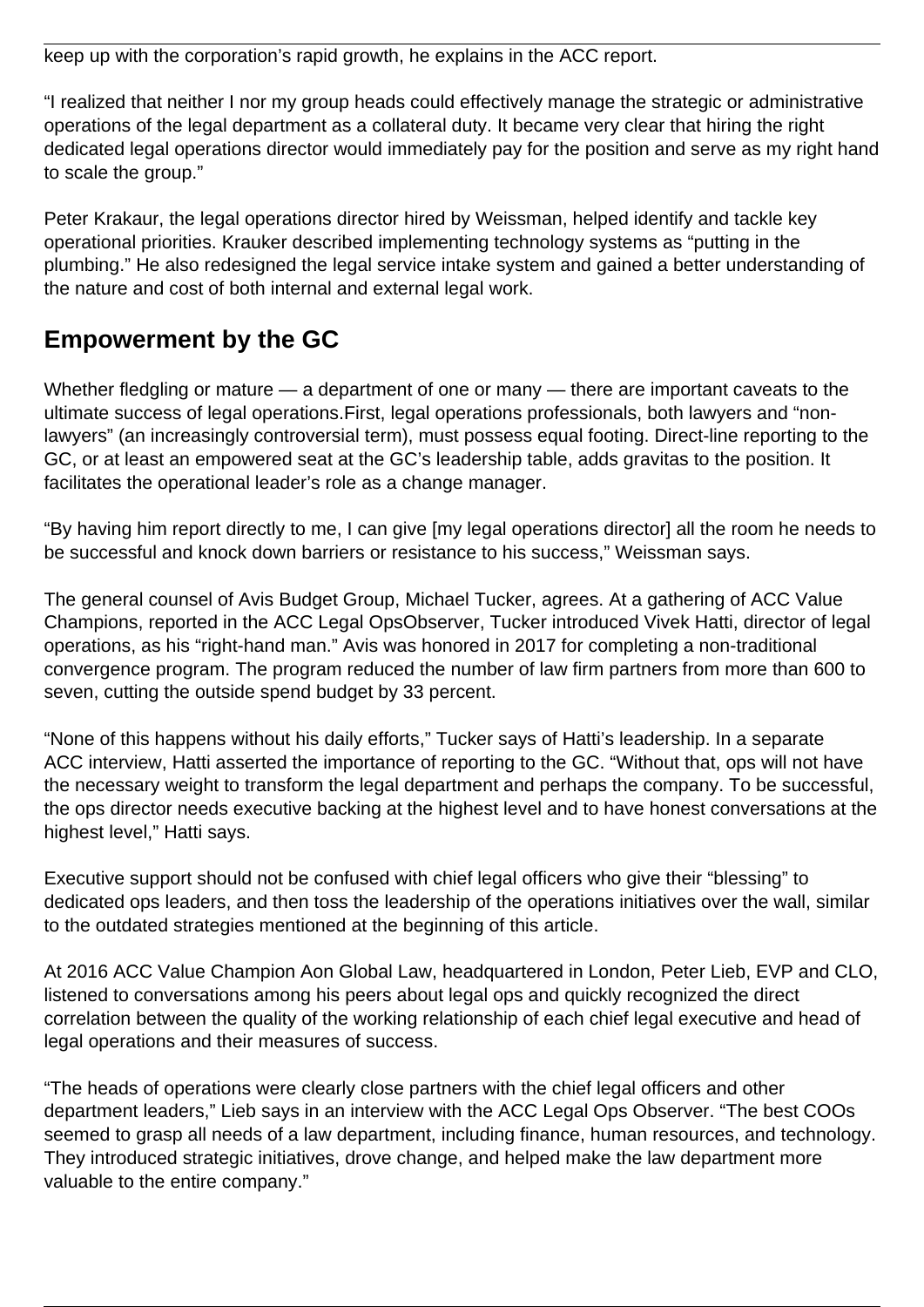### **An operational mindset for all**

And yet, the ethos of legal operations must be fully embraced and acted upon by the entire legal department. Legal operations is not a movement separate from the legal department. It should drive every action of every individual — practicing lawyer or not — with the singular objective of creating a competitive advantage for the entire organization.

The most frequently cited justification for the legal ops function is its role in freeing up in-house counsel to do what they do best: practice law. However, change management is not effective unless every lawyer and member of the legal department, including and most especially the chief legal officer, are fully subscribed. "Time and again, I have found that projects are most successful when they bring in a sponsor, whether the attorney(s) responsible for championing that area or other supporters," says SolarCity's Weissman.

Here's a moment of industry truth gleaned from a review of over 400 nominations to be named ACC Value Champions: In law, "innovation" traditionally starts and stops at making sure the right work is going to the right resources. It is not uncommon to tout law firm convergence programs and alternative fee arrangements as big wins. These projects do yield tangible results.

However, sustainable success is found in the redesign of whole processes around service delivery. The overall objective might be "cut outside counsel spend," but the best solutions utilize collaboration among individuals who come together internally and externally to form multi-faceted design ideas. These models hold everyone responsible for changing the way they work. Accountability across the board is key.

The most profound transformations nearly always include a focused understanding of the specific needs for change, thoughtfully re-engineered processes (based on objective, curated data delivered with enough time to be proactive), dramatically new methodologies, key stakeholder engagement, and the willingness to see things through. Finally, chief legal officers — not the heads of ops — need to be seen department-wide (and to outside partners) as the fountainheads of change.

"In our case, detailed communication and a unified message from the top down helped ensure buy-in by the lawyers from the start," says Sabine d'Angely-Lavail, head of legal operations for Paris-based energy company Total S.A. A direct report of the general counsel, she suggests that "managing change is a difficult process, perhaps more so in European departments as compared to our American counterparts." Though some of her US-based peers may disagree with her assessment, she acknowledges.

"Legal operations is not a movement separate from the legal department. It should drive every action of every individual — practicing lawyer or not — with the singular objective of creating a competitive advantage for the entire organization."

Telstra Corp Limited, the global Australian telecommunications company and 2017 Value Champion, is supported by a legal team scattered around the world. Legal sub-teams work side-by-side with their assigned commercial business units and their executives; each of these GCs reports directly to Carmel Mulhern, group general counsel and member of the CEO's leadership team. On equal footing with the legal practice areas units is a team of six led by Mandy Bodger, head of people and operations.

Three years ago, Mulhern realized that while the teams executed their responsibilities well, the siloed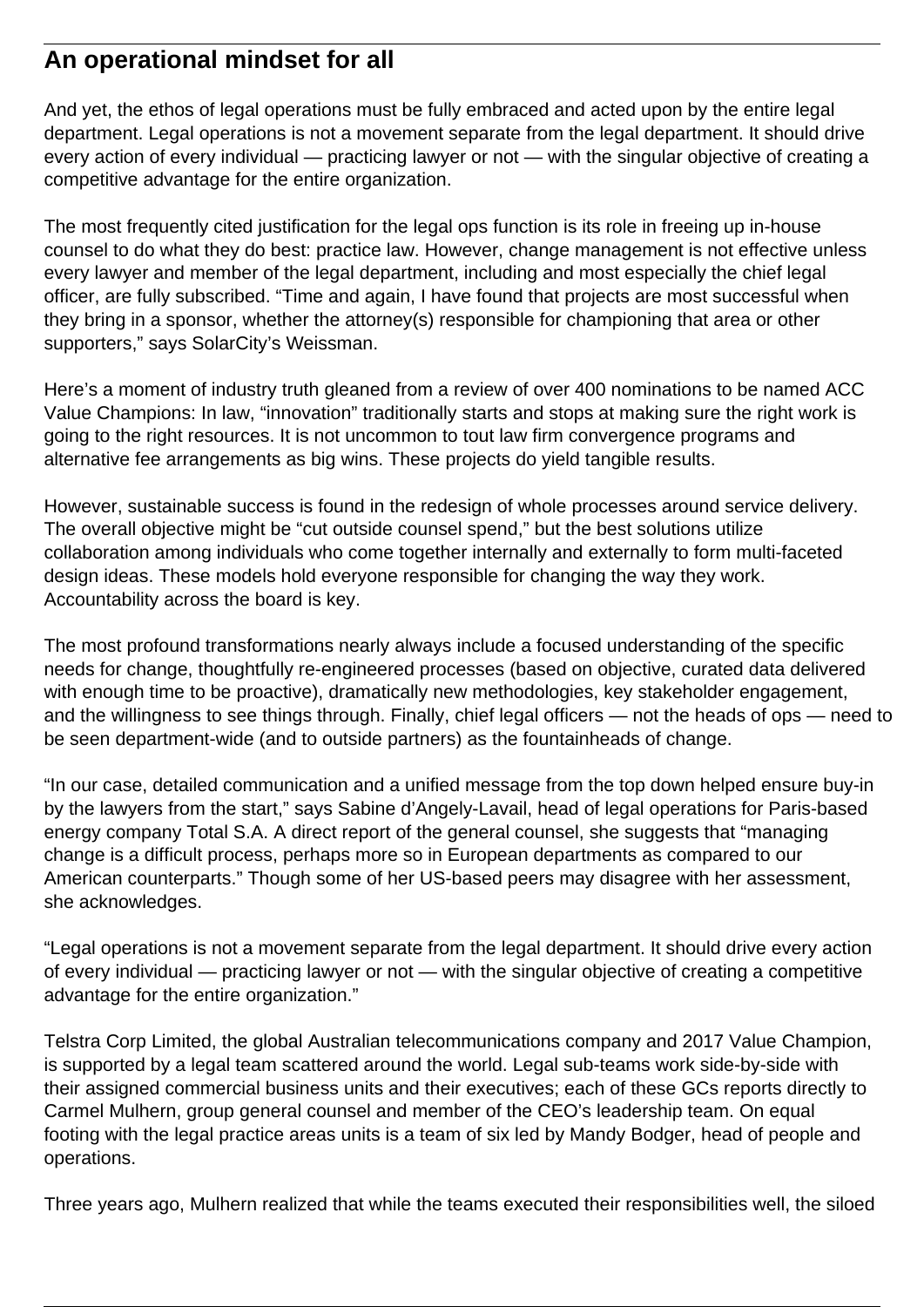structure of the legal department was inconsistent with the more matrixed, evolving model of the enterprise. "It became very clear we needed a more holistic approach to managing legal, from a cohesive map for using resources to enhanced ways to develop talent pipelines and manage finances," Mulhern says in an interview with ACC for its Leading Practices Profile Series.

"With Mandy's arrival and centralization of the talent management role, it was possible for the first time to see and manage across the entire legal department and train across the globe simultaneously," Mulhern recounts. Internal lawyers are now more agile, flexible, and adaptable. Their accomplishments are more visible to senior general counsel, and performance reviews have strengthened.

Despite the "nervousness" that came from implementing these changes, "there's an energy, a right level of agility and movement that is palpable," Mulhern explains. "Legal ops is the driving force of that momentum."

Liberty Mutual Insurance Group's legal ops experience is another example of how an operations mentality embedded into the DNA of the legal department. Chief Legal Officer James Kelleher preceded his appointment of an operations executive with significant enhancements to the structure of the legal department (you can't perform new processes with old models) driven by a need to ensure that Liberty's lawyers and legal professionals better understand the business mechanisms of the nation's fifth-largest property and casualty insurer. One result is a culture wherein employees whether attorneys, paralegals, or administrative staff — are constantly looking for better ways to do things.

"Due to the short-term and tactical needs we all face, having time to focus on the long-term view gets scarce," Kiran Mallavarapu, senior vice president and manager, legal strategic services, says in an interview with Legal Business World. "For this reason, [Kelleher] inspired us to create a group focused on short- and long-term aspects of innovation and charged with understanding the legal marketplace, collecting and incubating ideas from the rest of the legal department, and piloting ideas to evaluate their feasibility."

While acknowledging the innate challenges of invoking dramatic change in an industry grounded in its strict adherence to precedent, Mallavarapu and his colleagues fully embrace the current evolutionary times of the profession.

"I think the most successful companies and firms are those that are willing to pilot new methodologies, practices, and technologies," Mallavarapu says. "This allows more and more people to get comfortable with change without disrupting the entire environment all at once. The legal industry can build new cost-effective precedents without making difficult trade-offs in service.

### **Knowledge-sharing is natural**

The backgrounds of those joining this burgeoning function run the gamut from finance gurus, tech geeks, and Lean Six Sigma Black Belts to litigators, corporate lawyers, and business leaders. Ops roles and responsibilities see even greater diversity — from administrators acting alone to legal COOs supported by teams of professionals with marching orders to implement progressive initiatives and the air cover from the general counsel to do so.

Arriving in the legal operations hub of the office of the general counsel from so many different directions, and taking on wide swaths of responsibilities, ops directors are even more motivated than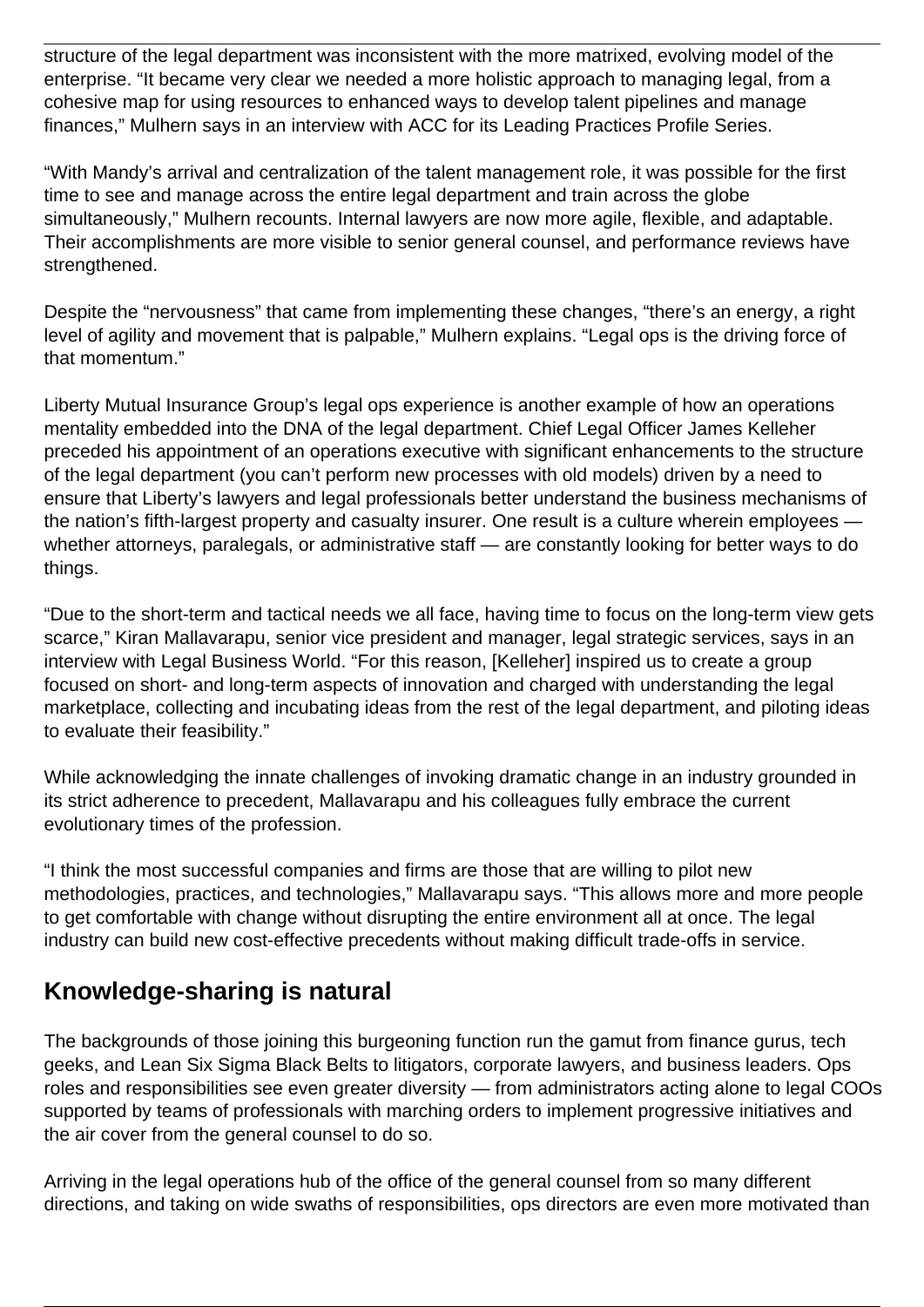other legal professionals to learn from each other.

There's an energy, a right level of agility and movement that is palpable. Legal ops is the driving force of that momentum.

#### — Carmel Mulhern, Group General Counsel at Telstra Corp Limited

Over the past decade, regional legal ops groups formed in Chicago, Minnesota, Southern and Northern California, and New York, among other places, to share information and debate best practices. However, the narrow perspectives of the groups — often saturated by a dominant local industry — prompted the leaders of five legal operations groups to seek an independent, broad-based forum to institutionalize the knowledge of experienced pros and offer support to those new to the role.

In 2015, ACC formed the ACC Legal Operations section to answer the demand for a member-driven organization to deliver benchmarking and collaboration opportunities, resources, and a unified voice to advance and support this critical business function. The structure allows participants to get what they need to grow and advance the sophistication of legal operations functions.

Additionally, ACC Legal Operations created interest groups to connect not only the heads of ops but also colleagues focused on many of the subfunctions within ops — those deeply immersed in areas such as metrics and analytics, information governance and discovery, and project and knowledge management.

The culture of sharing "know-how" and the ops journey is strong among legal ops professionals many of whom have established and grown the function in at least one legal department. They, in turn, have shared their operational tools and savvy with the larger in-house community by creating the ACC Legal Operations Maturity Model Toolkit and Webcast series (www.acc.com/maturity), providing guidance and resources to use in advancing from early to intermediate stages in 14 operational areas.

### **Legal ops is the sourcing and collaboration "ringleader"**

Even without an official "Legal Ops" title, some in-house counsel are natural legal operations professionals, like Lucy Bassli.

As the former assistant general counsel at 2016 ACC Value Champion Microsoft (where she oversaw all inbound procurement contracting), Bassli created a managed service operation with two trusted outside firms. "We learned about the benefits of outsourcing and we wanted that from our law firms, i.e. metrics, business intelligence, process analysis, and length of negotiations," Bassli says. "In short, I wanted the high-level legal skills of a law firm, and the metrics and operational efficiencies of an LPO.

"Firms are eager to offer something different to clients, but they may not know how to get it done," she says. "That puts the onus on clients to ask their firms for more, not just cheaper, faster, and better," adds Bassli, who founded the law firm and consultancy InnoLegal Services [i](www.innolegalservices.com)n 2017.

Similarly, when Brad Rogers took the helm of legal operations at TIAA, he envisioned a legal department unafraid to do things differently. Unsatisfied with traditional legal practices and incremental improvement, TIAA's legal leadership developed a strategic plan to design and cultivate a "batting average culture."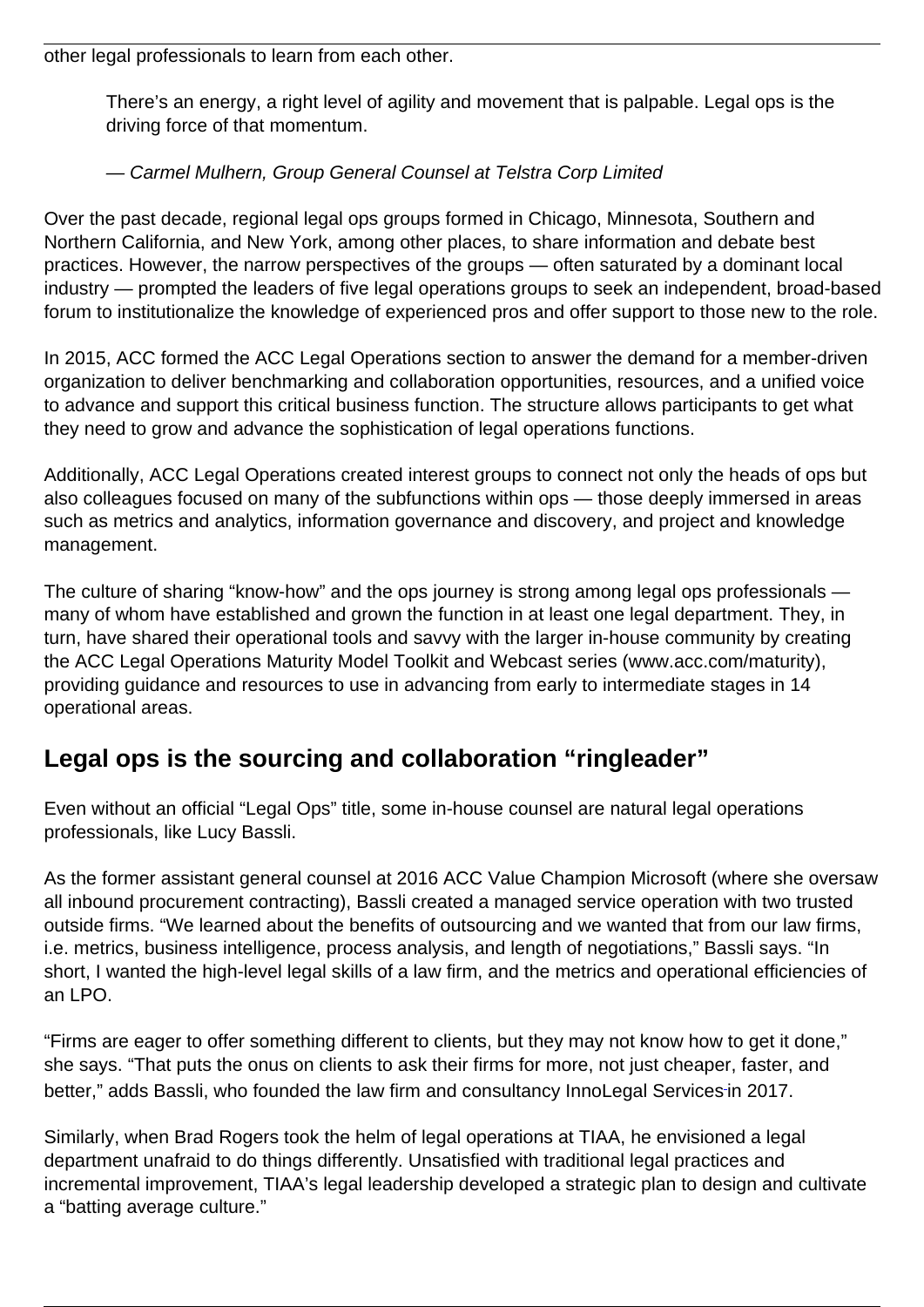"We've given people permission to try," Rogers says in a recent interview. "This results in greater comfort with taking calculated risks for everyone in the legal department."

Led by Rogers, TIAA's general counsel, and chief litigation officer, the in-house department developed world-class legal operations to explore new work processes, disruptive technologies, and data analytics. The legal department also embraced more sophisticated internal and external partnerships, particularly with alternative legal services providers.

When faced with the enormous pressure of a substantial matter earlier this year — one that would have caused many lawyers to cling to familiar tactics — Rogers and his colleagues doubled down on their commitment to legal innovation. With that mindset, a unique partnership among TIAA, a traditional Wall Street law firm, and global legal services provider and 2015 ACC Value Champion Novus Law LLC provided surprising results.

By doing things differently, TIAA grasped the story of what happened in their matter three times faster than would have been possible using a traditional legal process, while spending 78 percent less than with traditional methods, all while under enormous scrutiny. "That was a real win," Rogers summarizes.

If I were sitting down with a new GC, on the top of my list of recommendations would be to establish a legal operations unit. And once they have it, to make sure the person who runs it is one of the best players on the team.

#### — John Shultz, Executive Vice President, General Counsel, and Corporate Secretary at Hewlett Packard Enterprise

The explosion of legal technology, the complexity of ever-changing regulations, increased security risks, unrelenting information growth, and the richness of resources available to general counsel and the world's corporate lawyers present significant challenges and opportunities for in-house legal departments.

Whether one, or 100, or 1,000, they must now discern what they should be doing to serve their overall business organizations at the highest levels. Oh, to return to the days of being subject matter experts! Instead, unrepentant shareholders and unprecedented paradigm shifts abound. We all need to embrace legal operations mindsets, with those in leadership positions (internally and externally) leading the charge.

"The holy grail is a legal operations team not only plugged into [the in-house legal department] but also into the ops teams of our network [of legal service providers] collectively leveraging their and our data to allow us to make the best decisions about how to consume and pay for legal services," says John Schultz, executive vice president, general counsel, and corporate secretary of Hewlett Packard Enterprise and 2016 ACC Value Champion.

With an ops mentality, the thoughtful application of new systems under the guidance of trusted and equally valued operations specialists will result in previously unattainable competitive advantages to global businesses and greater opportunities and fulfillment for corporate lawyers around the world.

"If I were sitting down with a new GC, on the top of my list of recommendations would be to establish a legal operations unit," Shultz advises. "And once they have it, to make sure the person who runs it is one of the best players on the team."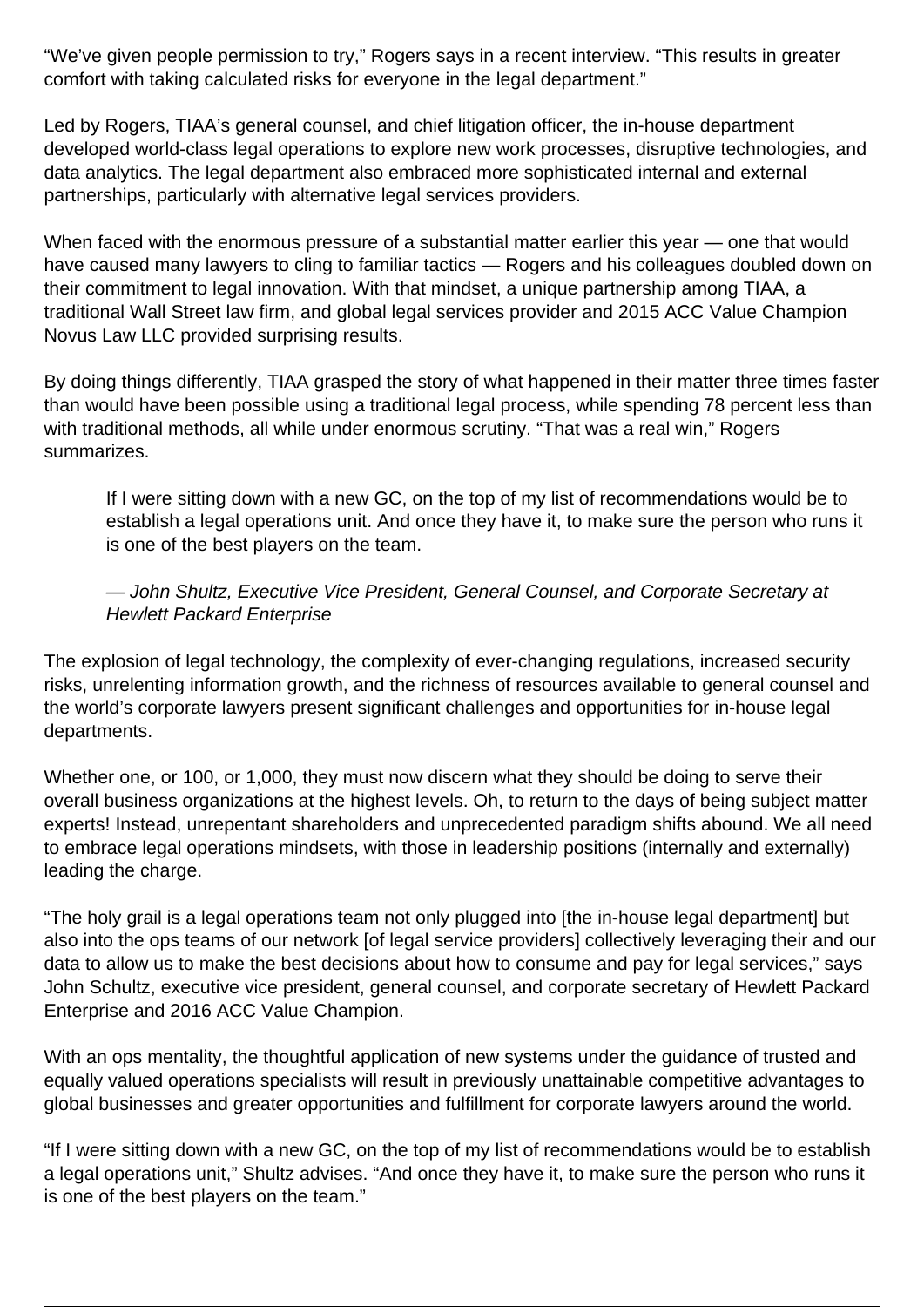## **[Catherine J. Moynihan](/author/catherine-j-moynihan)**



Associate Vice President of Legal Management Services

Association of Corporate Counsel

**Catherine J. Moynihan** is the ACC subject matter expert on managing the legal function and legal spending. She leads ACC Legal Operations section, the Value Challenge/Champions and the Research function, providing resources, benchmarking and training in key management techniques